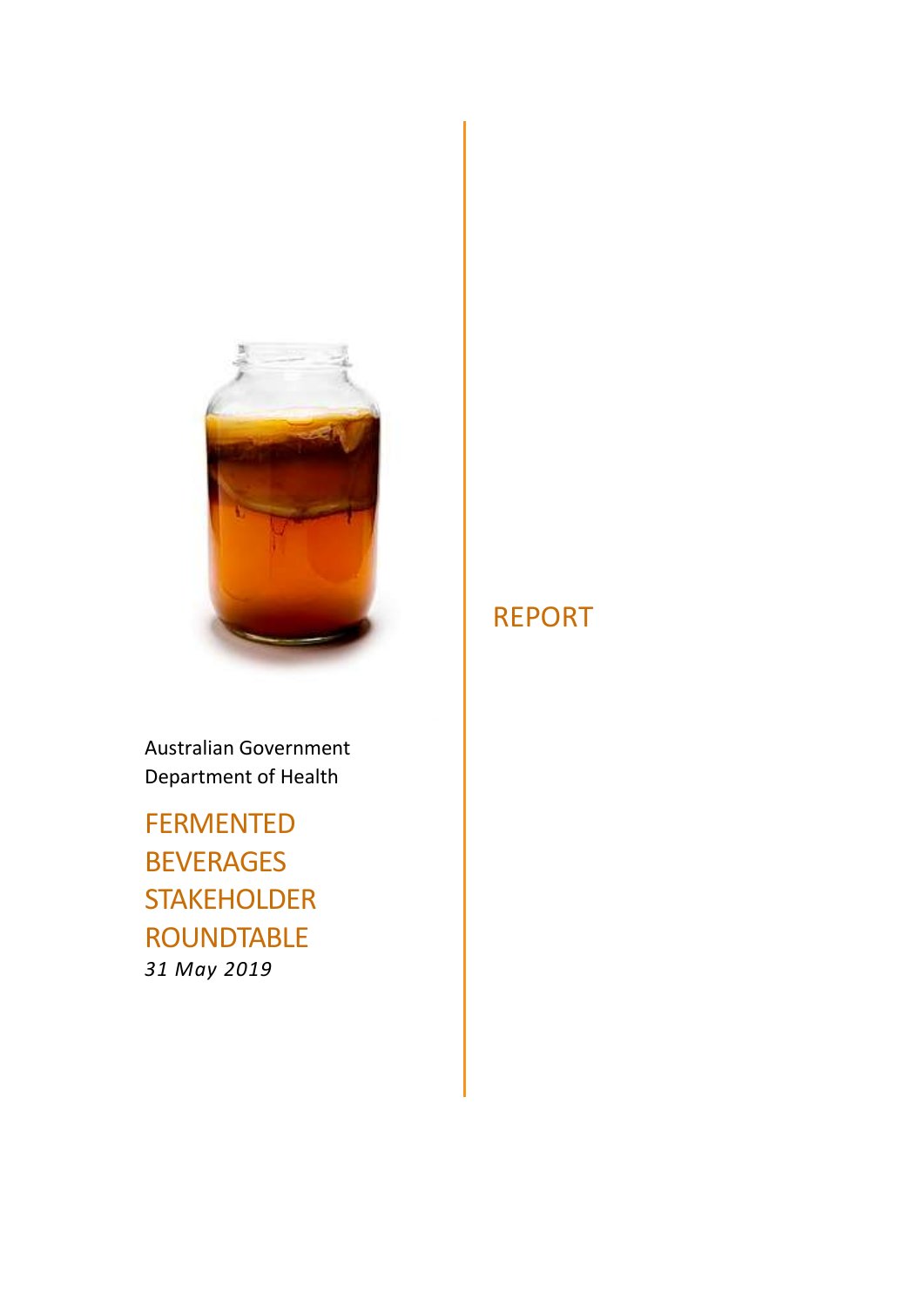# Contents

| Overview and findings of the survey of alcohol content and labelling of fermented soft drinks  5 |  |
|--------------------------------------------------------------------------------------------------|--|
|                                                                                                  |  |
|                                                                                                  |  |
|                                                                                                  |  |
|                                                                                                  |  |
|                                                                                                  |  |
|                                                                                                  |  |
|                                                                                                  |  |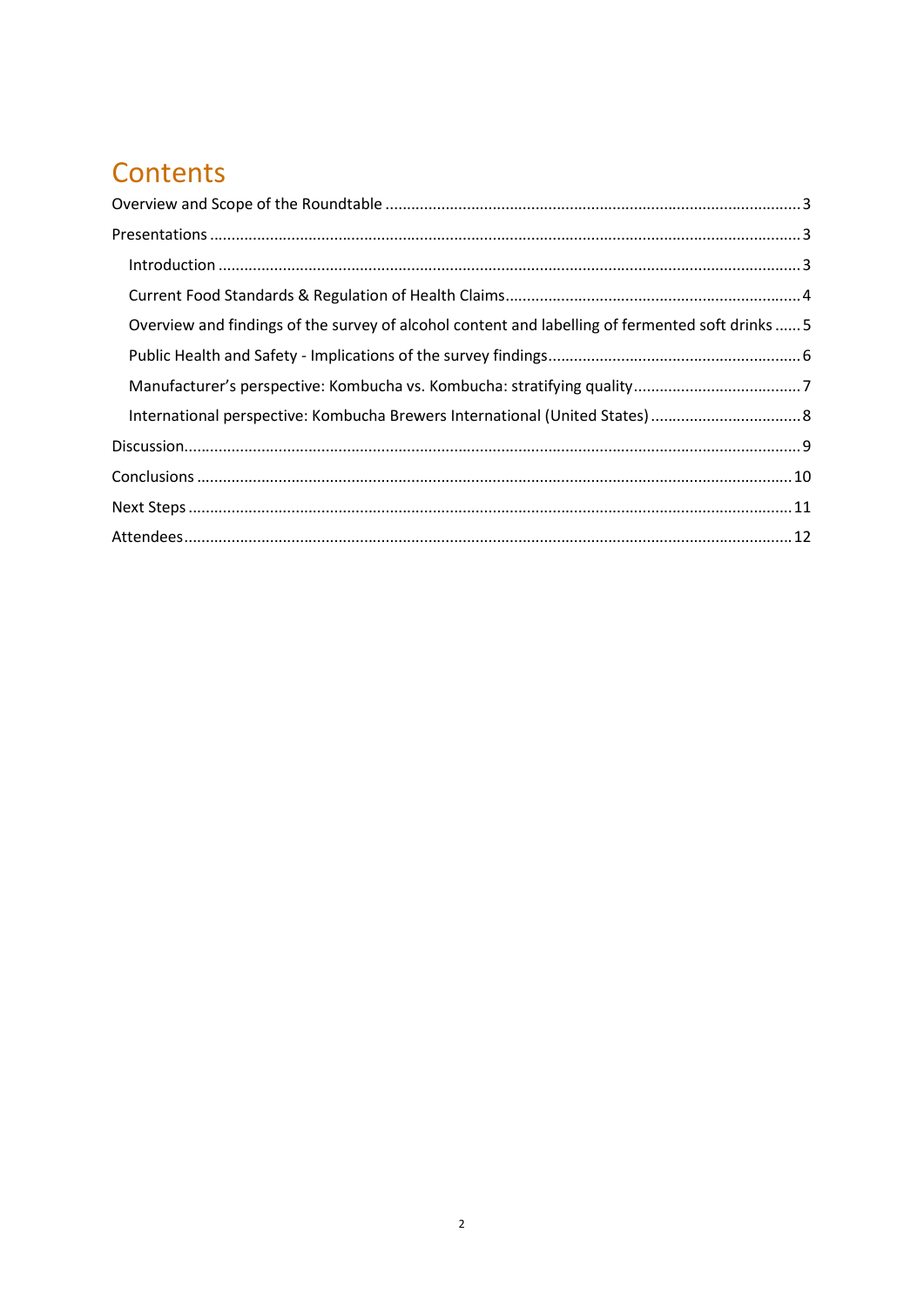# Overview and Scope of the Roundtable

The findings of a nationally coordinated survey to investigate alcohol content and labelling of fermented beverages revealed the presence of undeclared alcohol in a number of these products. This raises public health concerns with potential consumption by pregnant women and underage consumers, drivers/workers requiring a zero blood alcohol reading, and those with specific medical conditions or on medication that may be affected by alcohol. It has also raised regulatory concerns about the potential sale of beverages that are not compliant with the Australia New Zealand Food Standards Code (the Code) and/or the various Liquor Licensing Acts across states and territories.

The objectives of the roundtable were to better understand the current status of the fermented beverages industry; to raise awareness among stakeholders of the findings of the survey and associated public health concerns, and to consider any risk management required to protect public health and safety. Stakeholders include fermented soft drink manufacturers/ producers, major retailers, and regulation and enforcement agents.

# Presentations

A series of presentations from government representatives and industry members helped participants understand the current regulatory environment and some of the emerging issues to be addressed.

### Introduction

### Australian Government Department of Health

Participants were provided with an overview of the fermented beverages industry in Australia as well as an introduction to the aims and objectives of the Roundtable.

It was noted that the fermented beverage market in Australia has grown significantly in recent years. Kombucha has seen the largest growth, with sales rising 174 per cent over the last three years, and data suggests that the biggest consumers of fermented beverages are in New South Wales, closely followed by Queensland. It is understood that fermented beverages undergo a primary fermentation step, traditionally followed by a secondary fermentation occurring after bottling (also known as bottle fermentation or conditioning).

Alcohol can be produced at both fermentation stages, and we are aware that some businesses choose to use carbonation as an alternative to bottle fermentation to reduce alcohol production. However, manufacturers that do not adequately control the fermentation processes may have alcohol produced even if carbonation is used as an alternative to secondary fermentation.

Participants were reminded that all fermented beverages should be produced and adhere to the relevant regulations in the Australia New Zealand Food Standards Code, and depending on the alcohol content of the products, State and Territory Liquor Licensing Acts.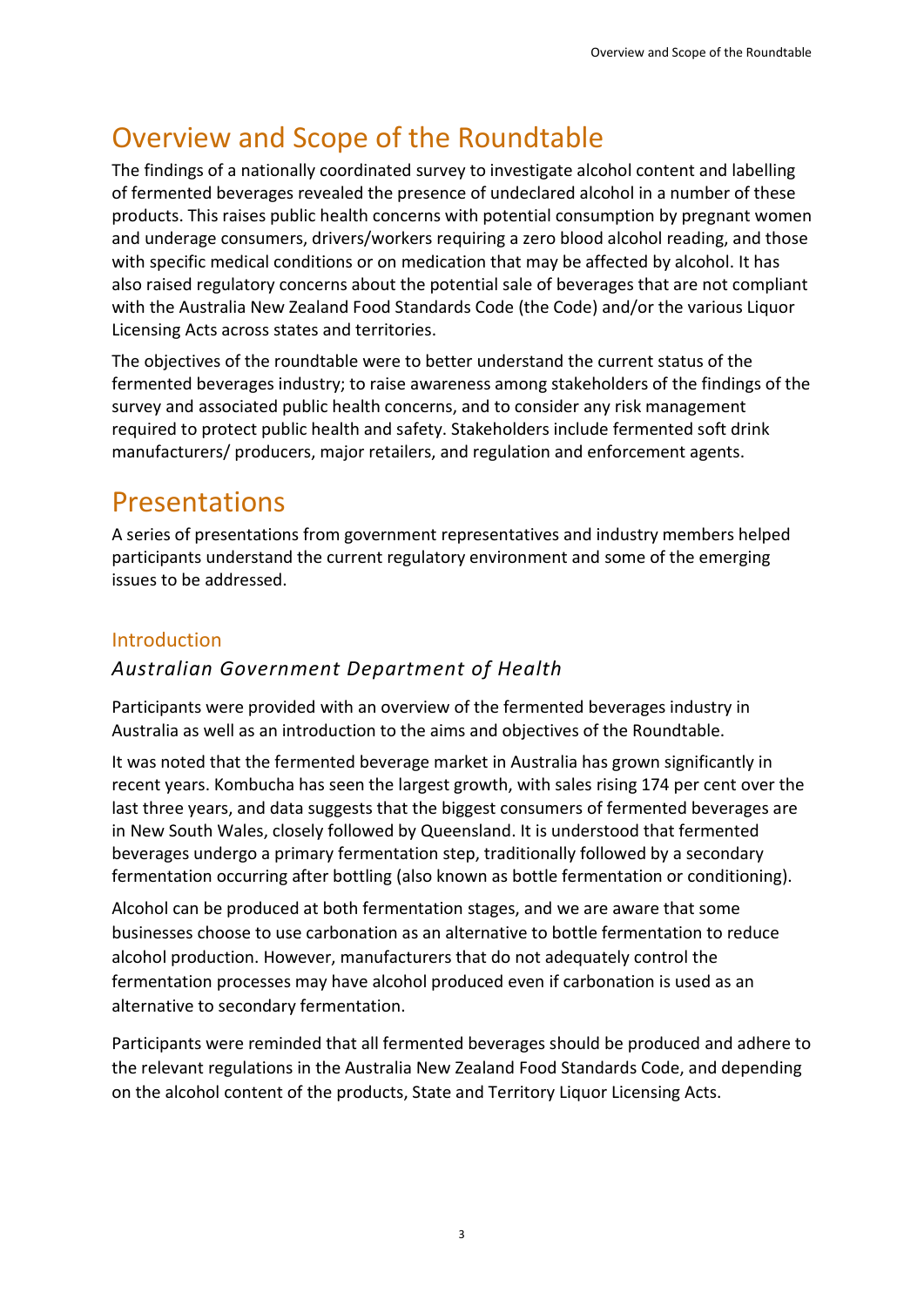### Current Food Standards & Regulation of Health Claims Food Standards Australia New Zealand

Food Standards Australia New Zealand (FSANZ) is an Australian statutory agency within the Australian Government Health portfolio whose main function is to develop and administer the Australia New Zealand Food Standards Code (the Code). FSANZ does not have responsibility for enforcement of the Code. Enforcement is the responsibility of state and territory jurisdictions.

An overview of the relevant regulations within the Code for manufacturers of fermented beverages was provided to stakeholders. These include generic labelling requirements, (such as name and address of supplier, name of the food, statement of ingredients and date marketing, and nutrition information) and other labelling requirements associated with both non-alcoholic and alcoholic beverages.

Non-alcoholic beverages and brewed soft drinks (defined as "…a food that: (a) is the product prepared by a fermentation process from water and sugar, and one or more of (i) fruit extractives or infusions; or (ii) vegetable extractives or infusions; and (b) contains no more than 1.15% alcohol by volume" are "not be labelled or otherwise presented for sale in a form which expressly or by implication suggests that the product is an alcoholic beverage" (Standard 2.6.2);

There are also standards for foods containing alcohol to ensure that "food containing alcohol must not be represented in a way which expressly or by implication suggests its nonalcoholic." (Standard 2.7.1).

For alcoholic beverages or foods, Standard 2.7.1 requires a statement of alcohol content for "(a) a food (including an alcoholic beverage) that contains more than 1.15% alcohol by volume; or (b) an alcoholic beverage that contains 1.15% or less alcohol by volume; or (c) a beverage that contains not less than 0.5% but not more than 1.15% alcohol by volume."

#### Nutrition content, health and related claims

Standard 1.2.7 - Nutrition, health and related claims of the Code, provides guidance on the various types of health claims and under what circumstances the various regulations apply. Of note, nutrition content or health claims are not permitted on beverages containing more than 1.15% alcohol by volume. Participants were also reminded that therapeutic claims (referring to the prevention/diagnosis/cure/alleviation of a disease, disorder or condition) are not permitted on foods.

Nutrition content claims require certain criteria are met in order to justify the claimed benefit. General level health claims must be based on scientifically substantiated food health relationships, and high level health claims must be founded on preapproved relationships such as 'low in saturated fatty acids and reduced blood cholesterol'.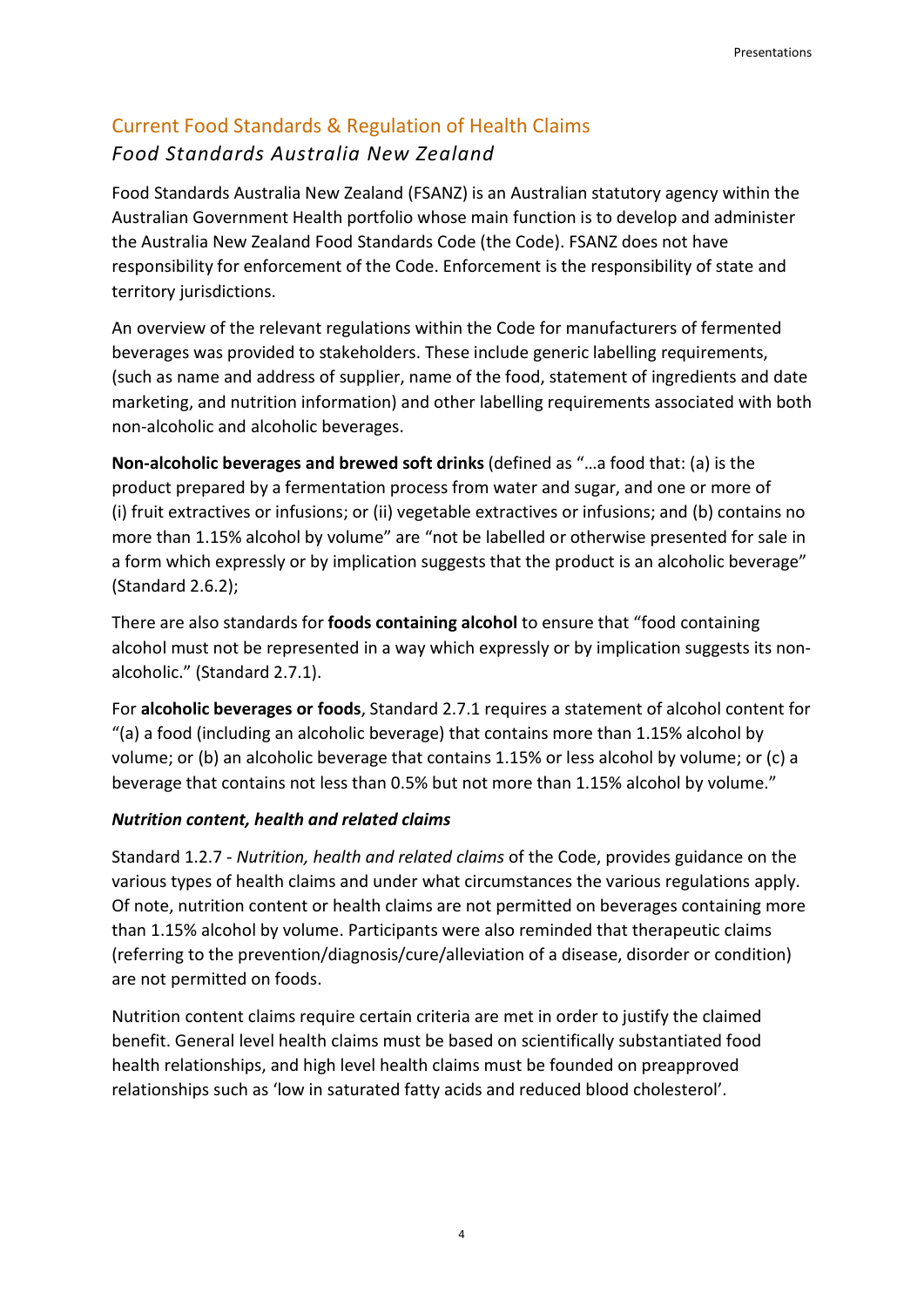A reference document titled "Getting Your Claims Right" has been developed to assist with labelling in relation to health claims. This resource can be accessed on the FSANZ website at: http://www.foodstandards.govt.nz/publications/Pages/gettingyourclaimsright.aspx

Participants were also advised on how to propose amendments to the Code. There are certain criteria to be met by applicants who wish to amend the Code, and details can be found on the FSANZ website (www.foodstandards.gov.au).

## Overview and findings of the survey of alcohol content and labelling of fermented soft drinks

#### Department of Health and Human Services, Victoria

The presentation provided participants with an overview of the survey findings completed during 2017 and 2018, particularly drawing attention to the levels of non-compliance with current regulations as stipulated by the Australia New Zealand Food Standards Code (the Code).

The survey involved the sampling of fermented beverage products across five Australian jurisdictions (Victoria, Queensland, New South Wales, Tasmania, and South Australia). It found that a significant number of products did not comply with relevant regulations in the Code. As a breakdown, the findings revealed:

- 44.8% of brewed soft drinks sampled, had an alcohol content of less than (<) 0.5% ABV (alcohol by volume).
- 32.8% had an alcohol content of greater than or equal to 0.5% to less than or equal to 1.15% ABV;
- A further 20.8% had an alcohol content greater than or equal to 1.15% ABV with no labelling (therefore non-compliant);
- Another 1.6% had an alcohol content of greater than or equal to 0.5% to 1.15% ABV with labelling;

These results raise a number of public health and safety concerns, particularly for population groups who do not wish to consume alcohol for health reasons or otherwise.

The survey also highlighted that:

- products that underwent secondary fermentation to make the product effervescent were more likely to have an increase in alcohol content through the supply chain than drinks that underwent carbonation
- product that included untreated flavourings (such as fresh herbs) or additional sugars (such as syrups or cordials) were more likely to have an increase in alcohol content through the supply chain than drinks that contained treated flavourings).

The majority of jurisdictions, under their Liquor Acts, define liquor as being a beverage that contains more than 1.15% ethanol by volume. However, in Queensland, Tasmania and Victoria, beverages containing more than 0.5% alcohol by volume are considered alcoholic (or a liquor). The need for producers to be familiar with the various Liquor Acts where their products are sold, was therefore emphasised.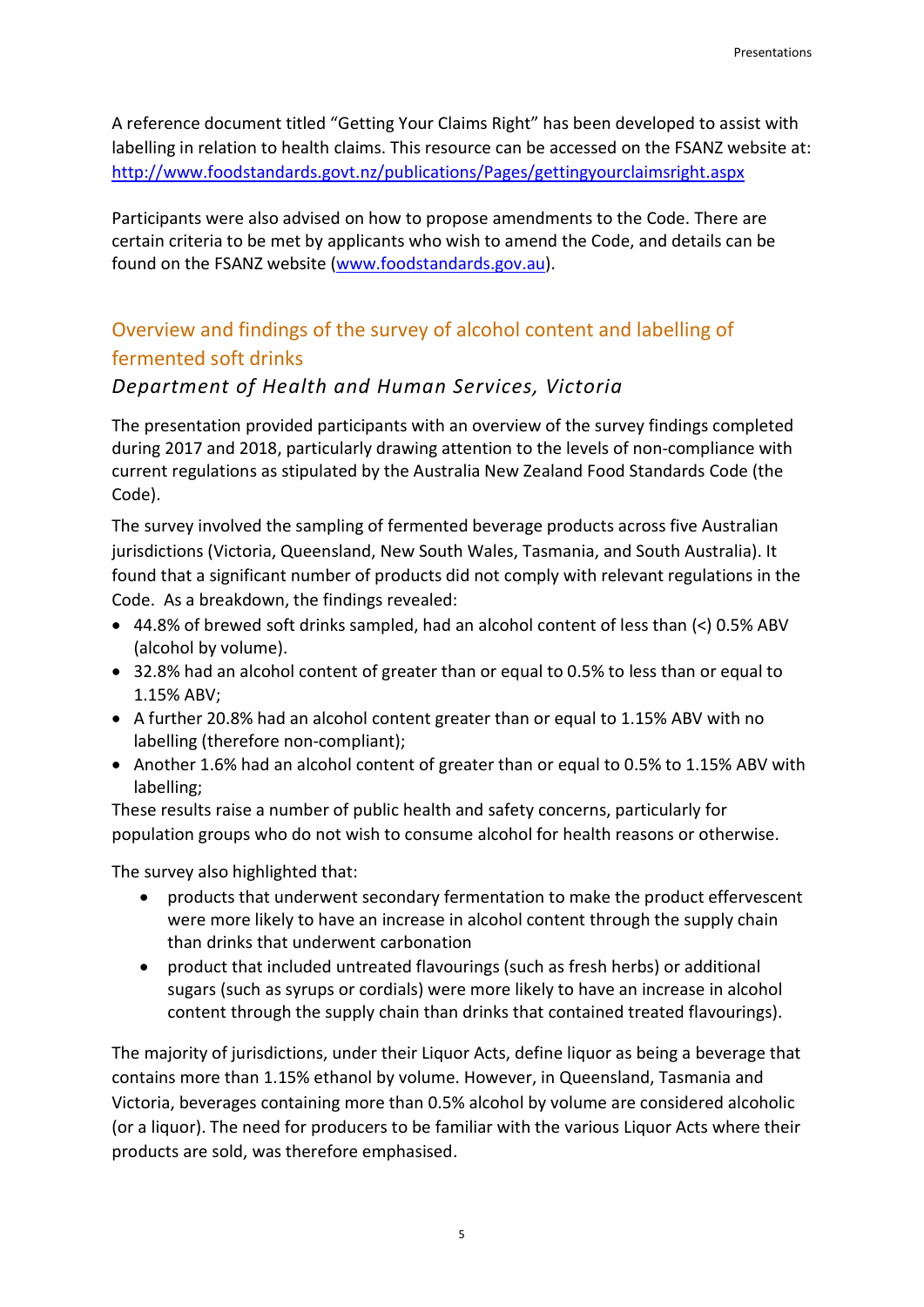### Public Health and Safety - Implications of the survey findings NSW Food Authority

The New South Wales Food Authority (Food Authority) is the state's food enforcement agency with responsibility to interpret and enforce the Code and the NSW Food Act. The Food Authority also has an educational role, a science function for evidence based decisions, and contributes to food standards implementation and development.

The presentation provided an overview of the fermented beverages industry in NSW as well as the implications of the survey findings. There are at least 37 producers in NSW, mostly in the Sydney region and Byron Bay. There have been 4 recalls and 1 withdrawal of a fermented beverage product since 2010 due to the omission of alcohol labelling. NSW undertook testing of 94 products; 67% kombucha; 12% kefir (water); 8% kefir (dairy) and 13% 'other' (ginger beer, tonic and kvass).

The results showed that:

- 64% of products contained greater than 0.5% ABV;
- 25% contained greater than 1.15% ABV;
- 15% of those containing alcohol, contained no alcohol warning.

The range of alcohol content for the study was up to 5.3%.

In addition, products generally carried multiple nutrition content claims (e.g. gluten/fat/lactose free and low calorie/carb/GI) which are not permitted on products with greater than 1.15% ABV. Health claims which focused on probiotics with gut health, vitamin B (kidney function, live, nervous system, skin disorders, immunity) are also not permitted where greater than 1.15% alcohol is present.

There are a number of risks associated with undeclared/inaccurate declaration of alcohol including risks to;

- 1. consumers such as pregnant women; people using prescription medicine where alcohol may interfere; drivers (including probationary drivers) and workers requiring a zero blood alcohol reading; children and youth under the legal drinking age; and those living in dry communities;
- 2. regulators responsible for those non-compliant products in the marketplace;
- 3. industry reputational risks (from complaints/issues) financial (eg recalls, restricted access to overseas markets; fines; court costs); and run the risk of enforcement action from food/consumer regulators (negative publicity).

There are liquor licensing regulation considerations too.

Labelling breaches of the Code result in consumers being unable to make informed decisions on their food purchases, due to the presence of prohibited/non-permitted nutrition content or health claims; inadequate nutrition information and potential for false or misleading statements.

In response to the survey results, the Food Authority opted for the 'education' enforcement tool, primarily; manufacturing processes to control fermentation (Standard 3.2.2 cl.7 - practicable measure to process only safe and suitable food); and

labelling compliance (Standard 1.2.1 or 2.7.1). The outcomes included inspections to review practices, the issuing of 11 written warnings, and plans for a food safety information session in Byron Bay, to include kombucha labelling as a discussion piece.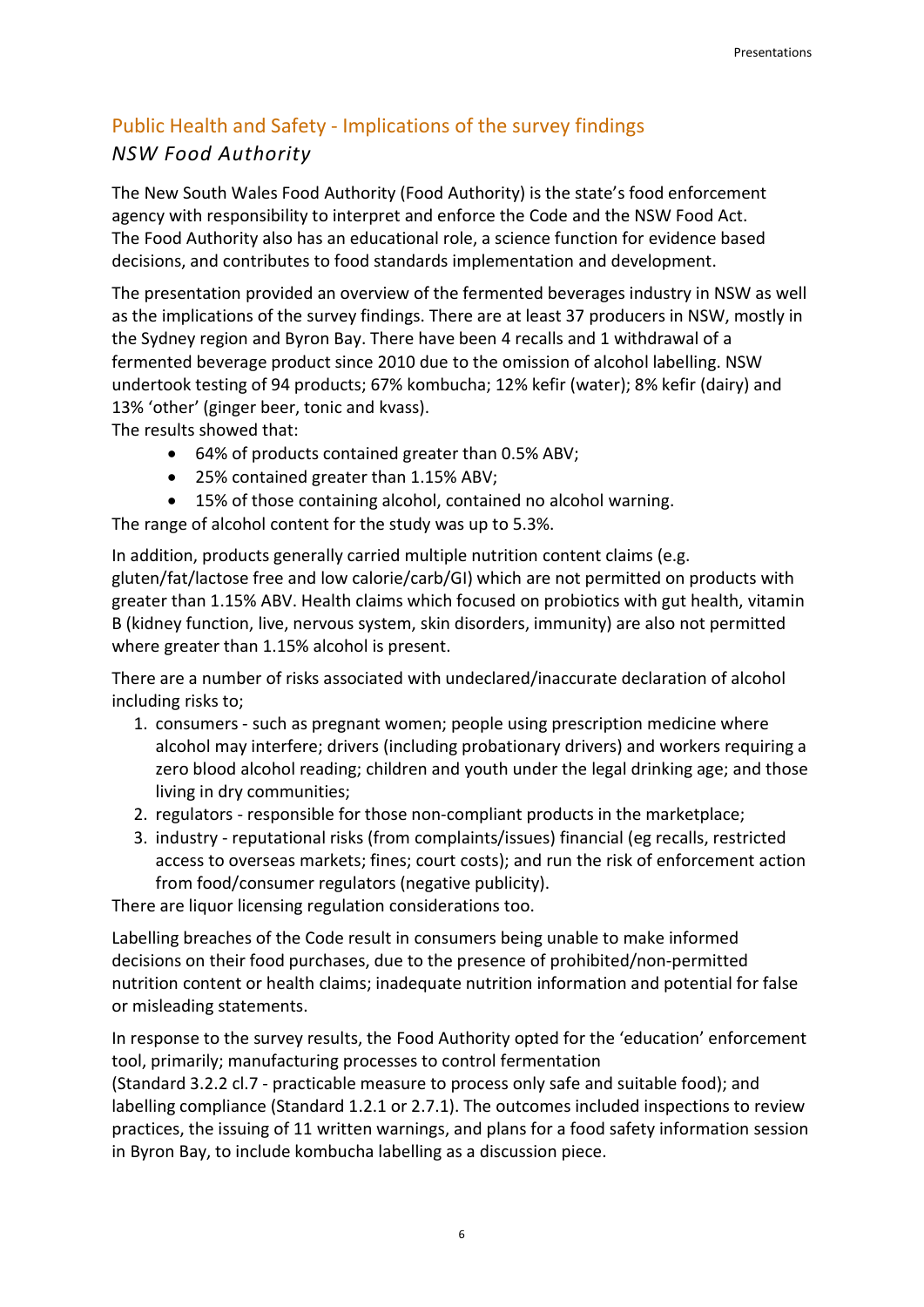The Food Authority would welcome the opportunity to learn from manufacturers/producers; to raise awareness of the risks posed by inadequate labelling; discuss the merit of a definition/compositional standard for 'kombucha'; for regulators to agree on a consistent approach on interpretation; and to participate in the development of a national guideline on the safe manufacturing of kombucha and similar products, including appropriate alcohol testing (based on the Victorian guidelines).

## Manufacturer's perspective: Kombucha vs. Kombucha: stratifying quality Kommunity Brew

A representative of Kommunity Brew provided stakeholders an overview of some of the key issues for producers of fermented beverages and some proposals for how to mitigate risks of non-compliance to protect health and safety of the consumer and the future of the industry.

#### Small Scale High Risk

The cottage size industry and true traditional brewing, can have the advantage of being relatively easy to commence. It currently requires a local council assessment (can be a low to high risk business assessment) and a standard business registration. This type of production presents a high risk due to the potential lack of quality controls and labelling compliance.

#### What should be required?

- A high risk food business assessment
- A reviewed Hazard Analysis Critical Control Point (HACCP) plan or certification
- Membership of a government body.
- Reinheitsgebot 'Belgian Purity Laws' or Australian Wine Research Institute (AWRI) or Australian KBI standards.
- Because we tread the line of alcohol production and food production though not truly either.

#### What does a producer need to control?

Critical Control Points are:

- Microbial / culture contamination or mutation
- Foreign objects
- Hyperacidity
- Hyperalkalinity
- Alcohol

#### Large Scale Low Risk

A larger scale production may include the option of pasteurisation, addition of pH regulator, sweetener, flavour and water. The benefits of this approach are that it is low risk, the Quality Assessment and Quality Controls are mid-range; there is a zero-sugar option, high profits and near-infinite yield. The challenges are in terms of the 'definition' of kombucha and whether the final product can carry this name. It may mislead consumers.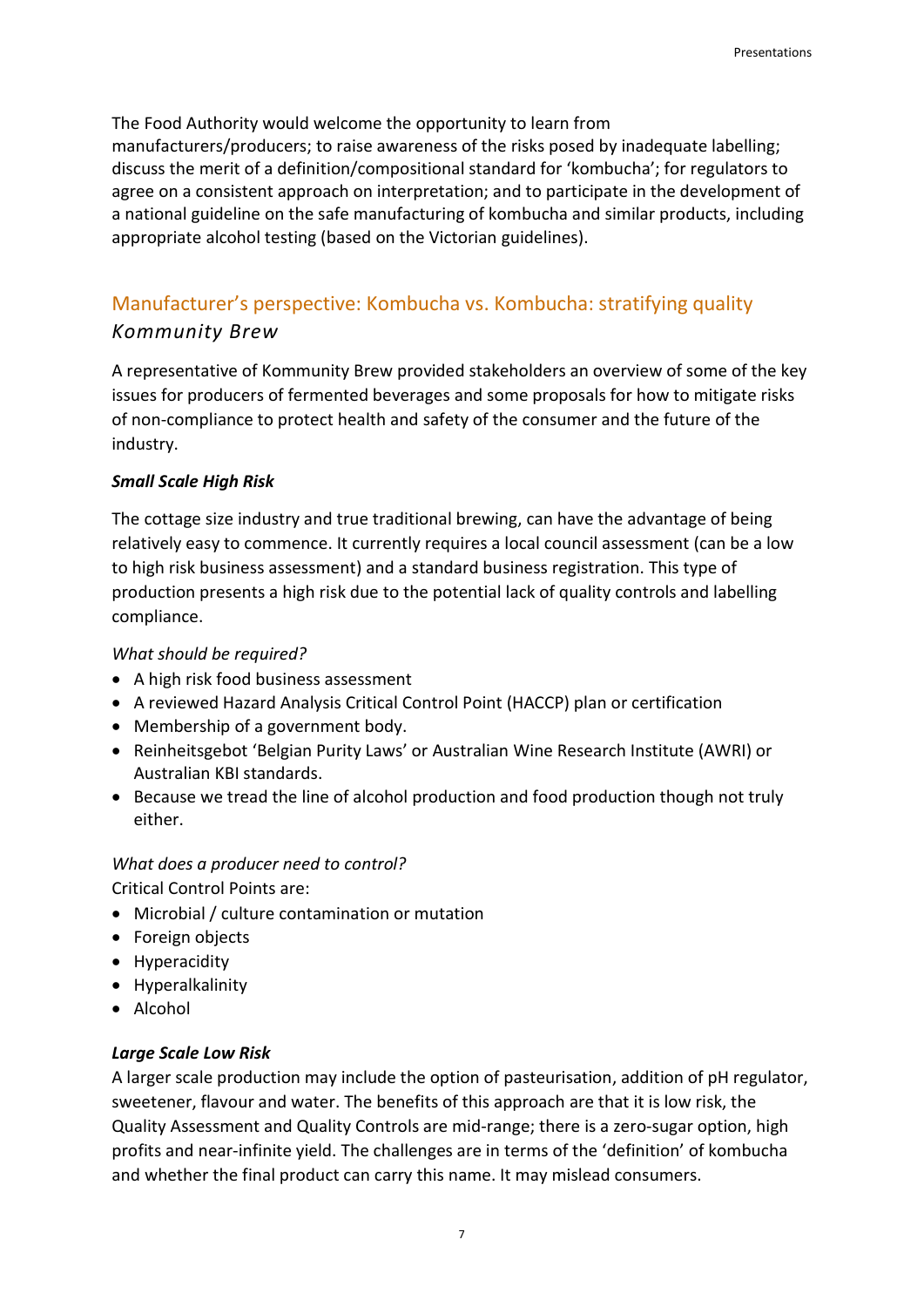#### What is required for this business to function?

- Certification under the Food Safety Management System Scheme (FSSC 22000)
- HACCP certification
- Local registration.

The challenges associated with this approach are largely associated with whether the final product remains 'kombucha'. There is a challenge for producers to control alcohol content and safety risks, without compromising the product quality and value.

#### If Kombucha is aggressively regulated, what changes could take place?

- All alcoholic kombucha will be below 0.5%ABV and will be diluted
- All businesses require HACCP certification and are considered high-risk.
- All consumers would get a low cost, low value commodity.
- Australian creative beverages could be left behind.
- The soft-drink/carbonated beverage space would expand.
- The potential health benefits to fermented beverages specifically kombucha and water kefir could be left unfound.
- Risk is largely mitigated for the category.
- The ACCC could hold producers of fermented beverages to Account.

#### Proposal for a Fermented Beverage License

For Producers of Non-Alcoholic Fermented Beverages

- Non-Alcoholic moves to an Australian standard of <1.15% nationally.
- Beverages traditional or otherwise, that naturally create alcohol, but not sold as alcoholic beverages.
- Beverages must not exceed X% (1.15%).
- Beverages are not subject to excise or liquor licensing.
- Businesses are required to register as a high risk food business to local councils.
- A HACCP Food Safety Plan or FSSC22000 (or equivalent) is required for a license.
- Water Kefir, Jun, Kvass, Kefir, Switchel, Apple Cider Vinegar, Fruit Vinegars containing yeast, kombucha, microbiologically active beverages.

### International perspective: Kombucha Brewers International (United States) Kombucha Brewer's International

Kombucha Brewers International (KBI) is a trade association founded in 2014 with an initial 40 founding companies, and together has around 300 brewery members. The association is based in the United States. A number of Australian producers are also members of KBI.

An insight into the composition of kombucha and an overview of the history of the kombucha industry was presented, as well as some of the action being undertaken by KBI with a view to changing legislation to protect the future viability of the kombucha industry.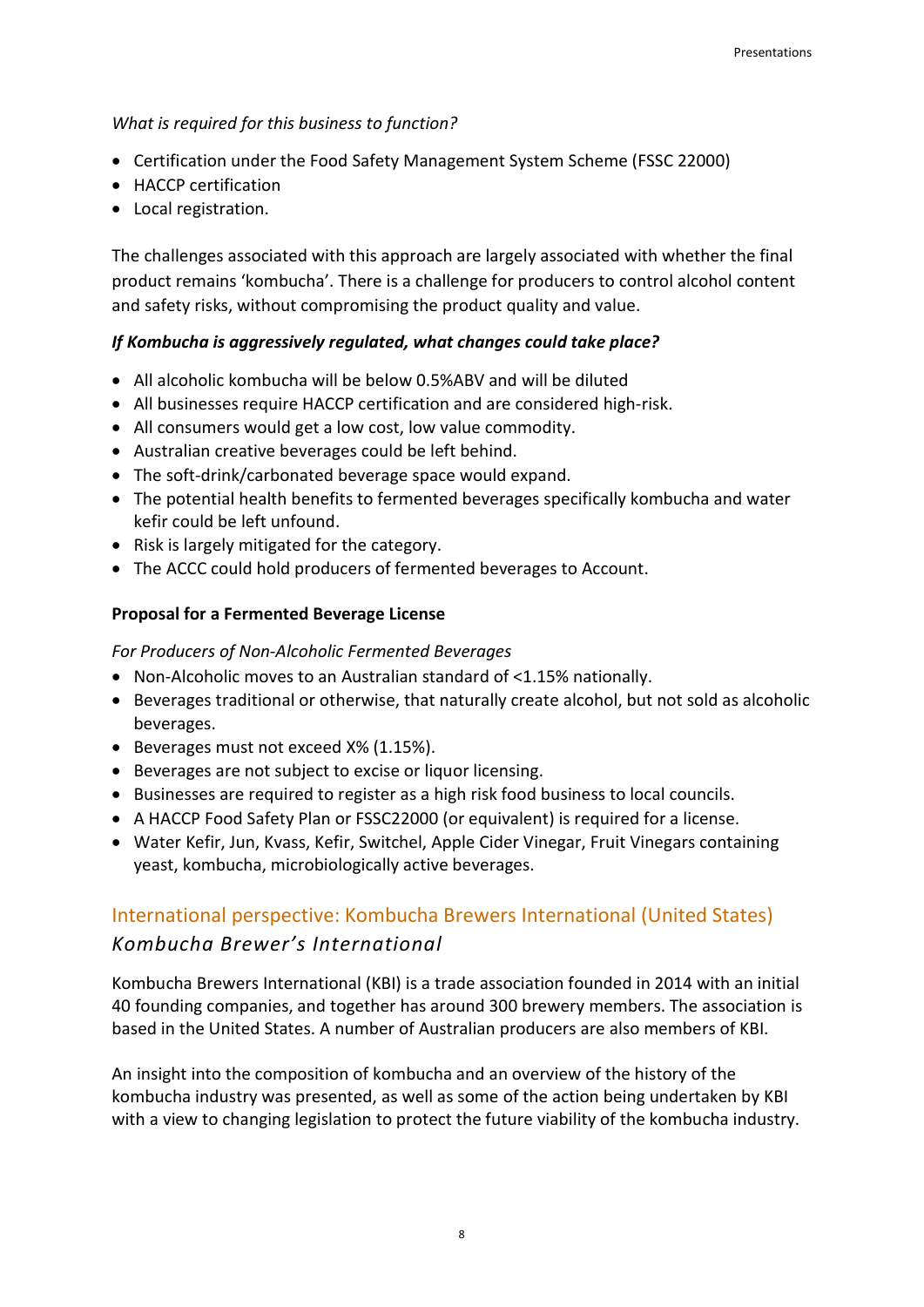#### History of the Commercial Kombucha Industry

It is understood that sales of kombucha commenced in 1995. In the early 2000s there was a steady growth with new brands being introduced, however in 2010 there was a voluntary withdrawal of kombucha that was thought to have an alcohol content of >0.5% ABV. There was no testing method for ethanol in kombucha, and many false positives. Since 2010 however, there has been consistent growth in the industry.

Some of the key challenges identified by members of KBI are identified as:

- Legal/regulatory challenges
- Production/process efficiency/quality control
- Distribution and expansion
- Financing and capitalisation
- Accounting and cost control
- Marketing and promotions

#### Establishing testing methods for Kombucha

In 2015, KBI held a meeting with the Tax and Trade Bureau in the US, and initiated an AOAC (Association of Official Analytical Chemists) Working group on ethanol testing for Kombucha, to determine the best approach.

Since 2016-present, the KBI have been lobbying for the implementation of The KOMBUCHA (Keeping Our Manufacturers from Being Unfairly taxed while Championing Health) Act. This is to demand an update to the Internal Revenue Code that exempts kombucha from the excise taxes intended for beer. The demand is for increases to the allowable ABV for kombucha only, from 0.5% to 1.25% before taxation occurs.

In 2019, KBI has met with officials in New Zealand to discuss establishing ethanol testing methods for Kombucha, and discussed the potential to collaborate with Australia via FSANZ. The association hopes for a harmonisation of all Australian States and Territories, to permit alcohol levels of up to 1.15%ABV; to establish a testing standard for ethanol in kombucha via FSANZ, and to galvanise a KBI Australia/New Zealand Committee.

## **Discussion**

A summary of some of the key concerns and points of interest raised by attendees of the roundtable is provided below.

Raised by Producers/Manufacturers:

 There is a level of ambiguity within the Code in relation to fermented beverages, particularly in relation to the absence of some definitions and misunderstanding around health claims. Definitions of an 'alcoholic beverage' and a 'beverage' do not currently exist in the Code, and there was a high level of interest in amending the Code to include these definitions. Stakeholders were guided to sources of information on health claims, and also on the process involved in submitting an application to amend the Australia New Zealand Food Standards Code. Several producers also resolved to continue discussions on the issue of definitions at the conclusion of the roundtable.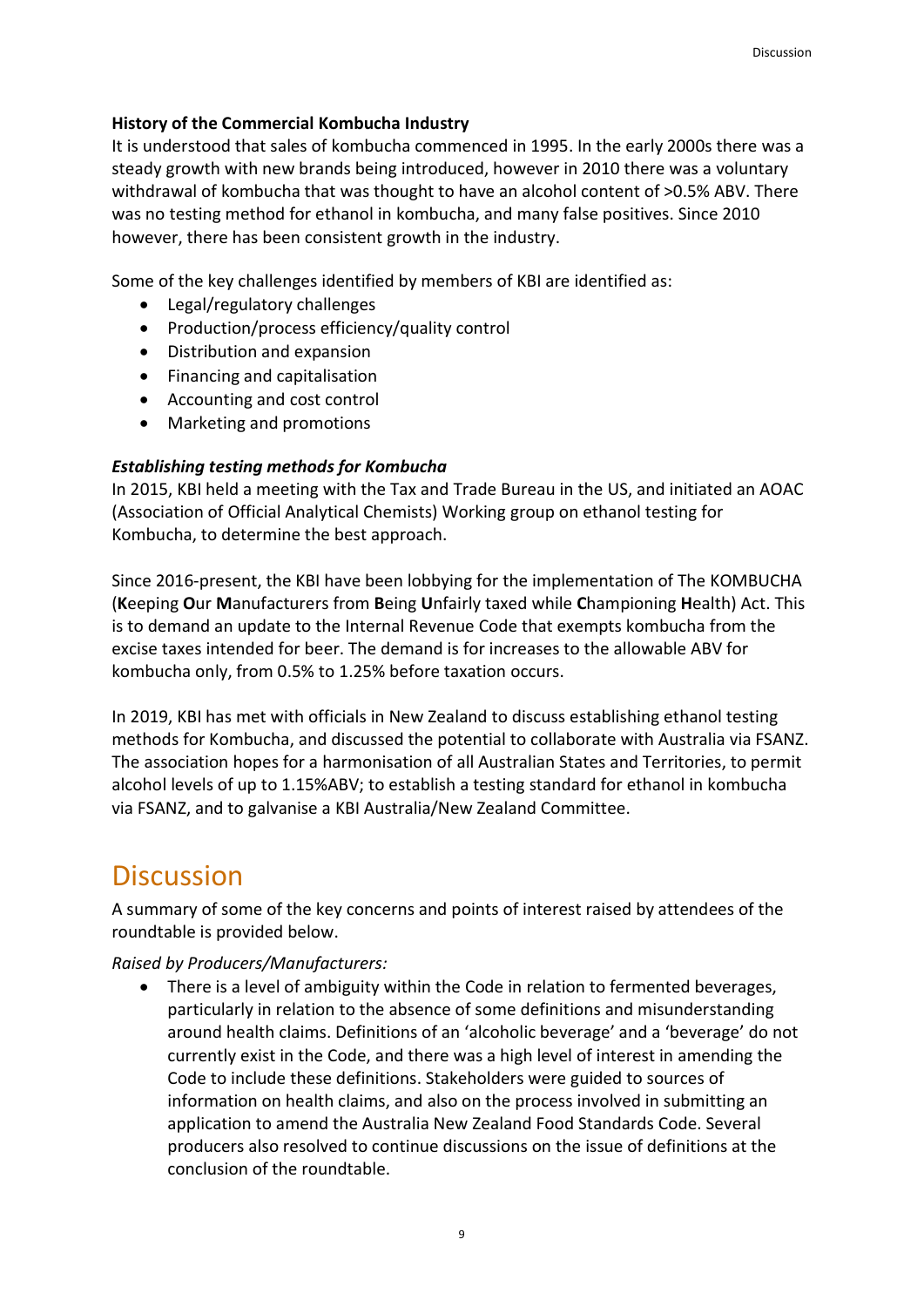- The accuracy of testing and quality of the analytics for detecting low level alcohol levels in fermented products was raised as a concern. It was suggested that producers could raise such concerns with the National Association of Testing Authorities (NATA).
- The current inconsistency across State and Territory Liquor Licensing Acts in relation to permitted levels of alcohol in fermented beverages was considered an obstacle for producers. Producers were reminded that familiarity with the legislation applicable to the state/territory in which their products are sold is required to ensure compliance.

#### Raised by Regulators:

- The public health and safety risks of alcohol being detected in 'non-alcoholic' beverages is the priority concern of governments and regulators.
- The fermented beverages industry 'straddles' the food and the alcohol industries. Producers need to determine if their products meet the definition of an alcoholic beverage<sup>1</sup>, or meet the definition of a food, and ensure compliance with the most appropriate regulations.
- There are challenges associated with a largely informal production environment. There is inconsistency in the level of quality assurance and quality controls being applied across the fermented beverages brewing environment, which can pose further risks to public health and safety.

## **Conclusions**

-

- Producers must know the level of alcohol that is contained in their products and comply with relevant legislation and standards from production through to retail.
- If producers want their product to be regulated as a food, there are a number of standards and requirements to be met, as outlined in the Australia New Zealand Food Standards Code.
- If beverages do contain alcohol in excess of 0.5 or 1.15% ABV (depending on the jurisdiction), they need to be regulated as an alcoholic beverage, and licensing requirements will apply.
- Producers should also be aware that the fermented beverages industry is not being targeted by regulators. The interests of regulators is to ensure products are correctly labelled, marketed and sold in accordance with their contents in the interests of health and safety.
- Producers need to be mindful of the product handling throughout the process from manufacture, transport and storage to retail, and the regulations that apply at each stage. Producers are responsible for the product handling throughout the supply chain.

 $1$  Note: Definition of liquor varies across state and territory liquor licencing acts.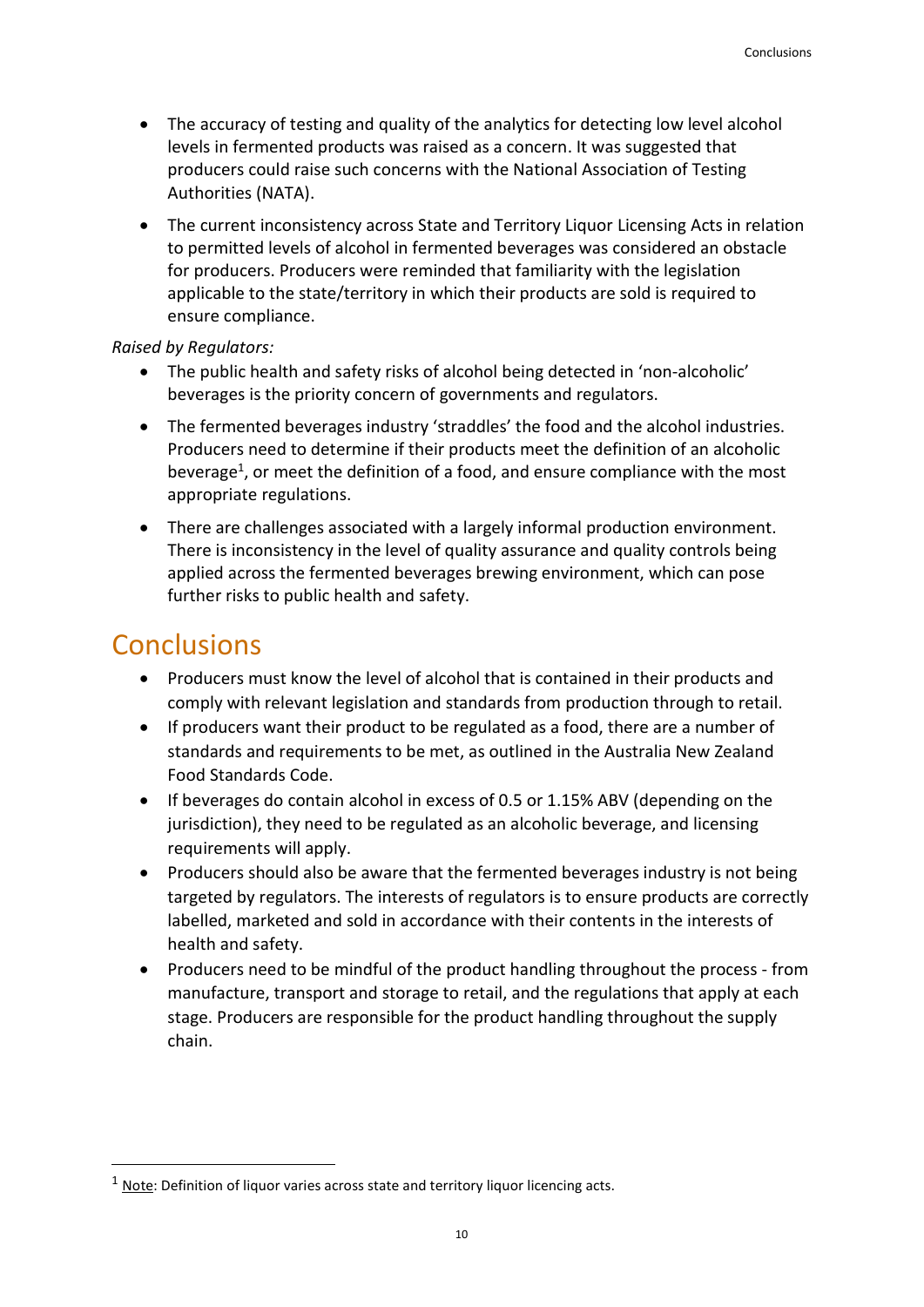## Next Steps

- The Commonwealth Department of Health will follow-up with emails to participants emphasising the need for products to be appropriately regulated.
- Jurisdictions will continue to monitor products in the market place and take action as necessary.
- Industry members, State and Territory governments and regulators will be advised of the roundtable discussions and outcomes.
- Industry members will take the necessary steps to ensure the protection of public health and safety.
- The Commonwealth Department of Health will convene a teleconference for those unable to attend this meeting to advise on the outcome of the roundtable.